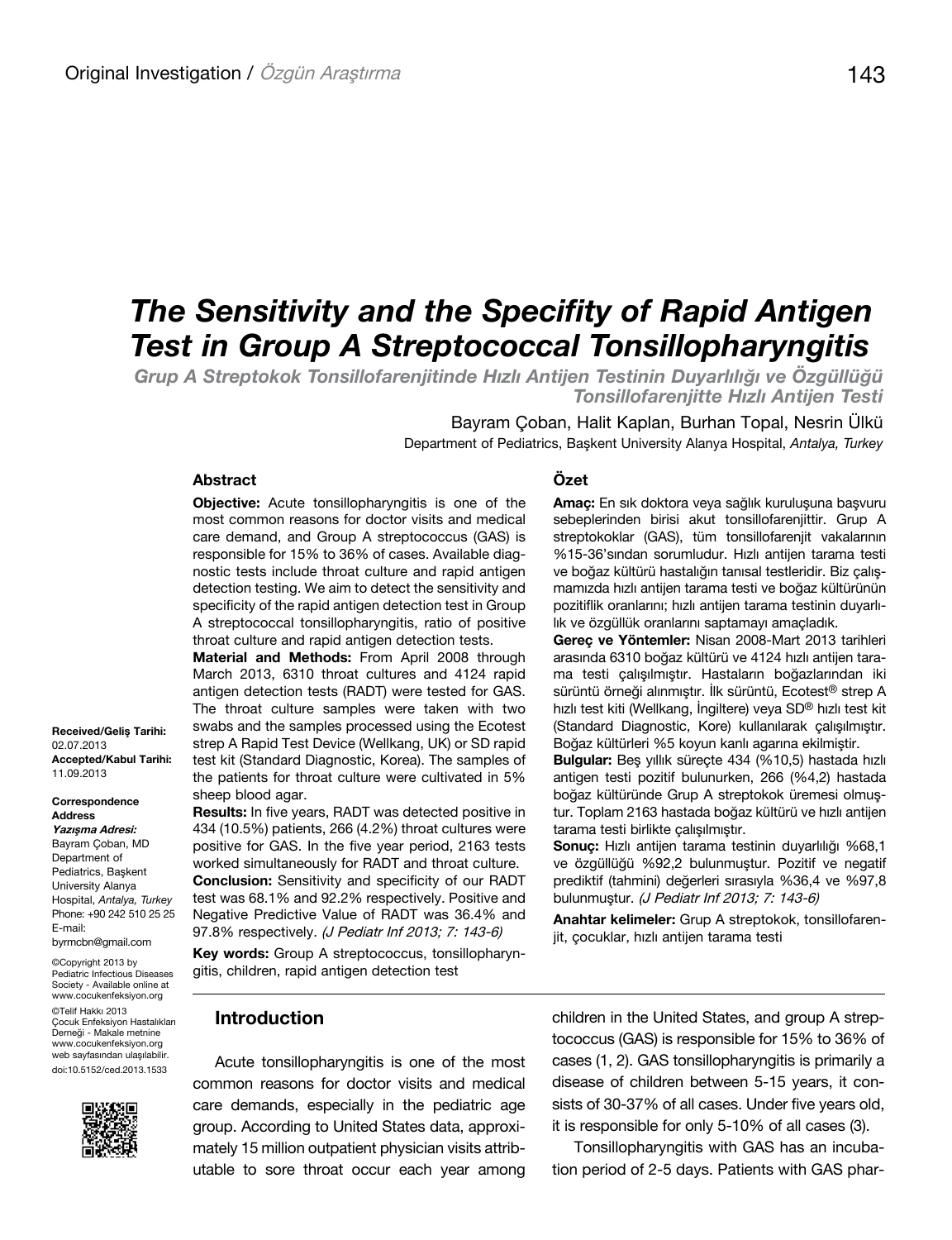yngitis commonly present with sore throat (generally of sudden onset), pain on swallowing, and fever (it may exceed 39ºC). Headache, weakness, arthralgia, nausea, vomiting, and abdominal pain may also be present. On examination, patients have tonsillopharyngeal erythema and tonsillar hypertrophy, with or without exudates, often with tender, enlarged anterior cervical lymph nodes. Patients may also have a red, swollen uvula; petechiae on the palate; excoriated nares (especially in infants), and a scarlatiniform rash. However, none of these findings are specific for GAS pharyngitis. Conversely, the absence of fever or the presence of clinical features such as conjunctivitis, cough, hoarseness, coryza, anterior stomatitis, viral exanthema, and diarrhea strongly suggest a viral rather than a streptococcal etiology. In temperate climates, it usually occurs in the winter and early spring (4-6).

Group A streptococcus is a common cause of infections of the upper respiratory tract (pharyngitis) and the skin (impetigo, pyoderma) in children and is a less common cause of septicemia, pneumonia, endocarditis, pericarditis, osteomyelitis, suppurative arthritis, myositis, cellulitis, and omphalitis. These microorganisms also cause distinct clinical entities (scarlet fever and erysipelas), as well as a toxic shock syndrome and necrotizing fasciitis. GAS is also the cause of two potentially serious nonsuppurative postinfectious complications: rheumatic fever and acute glomerulonephritis (7, 8).

Available diagnostic tests include throat culture and rapid antigen detection testing. Throat culture with blood agar plate is the standard method for establishing the diagnosis of pharyngitis caused by GAS in children, although the sensitivity and specificity of rapid antigen detection testing (RADT) have improved significantly. With correct sampling and plating techniques, a single swab throat culture is 90 to 95 percent sensitive. RADT allows for earlier treatment, symptom improvement, and reduced disease spread. RADT specificity ranges from 90 to 99 percent. Sensitivity depends on the commercial RADT kit used and was approximately 70 percent with older latex agglutination assays. Newer enzyme linked immunosorbant assays, optical immunoassays, and chemiluminescent DNA probes are 90 to 99 percent sensitive. Although RADT technology has evolved since these tests were first introduced, the American Academy of

| <b>Table 1.</b> Distribution of positive tests according to seasons |  |  |  |
|---------------------------------------------------------------------|--|--|--|
|---------------------------------------------------------------------|--|--|--|

|        | <b>RADT Positive (%)</b> | <b>Culture Positive (%)</b> |
|--------|--------------------------|-----------------------------|
| Winter | 177 (40.7%)              | 96 (36.1%)                  |
| Spring | 116 (26.7%)              | 73 (27.4%)                  |
| Summer | 54 (12.5%)               | 42 (15.8%)                  |
| Autumn | 87 (20.1%)               | 55 (20.7%)                  |
| Total  | 434(100%)                | 266 (100%)                  |

Pediatrics, the Infectious Diseases Society of America, and the American Heart Association continue to recommend confirmation of negative RADT results with a throat culture (9, 10).

We aim to detect the sensitivity and the specificity of RADT in Group A streptococcal tonsillopharyngitis, the ratio of positive throat cultures and RADT at our hospital.

## **Material and Methods**

From April 2008 through March 2013, patients of pediatric clinics and pediatric service were reevaluated. Patients up to sixteen years old were included. Electronic records, patients' documents and result books of the microbiology laboratory were reviewed. The throat culture samples were taken with two swabs, the samples were processed using the Ecotest strep A Rapid Test Device (Wellkang, UK) or SD rapid test kit (Standard Diagnostic, Korea) in accordance with the manufacturer's instructions. The samples of patients for throat culture were cultivated in 5% sheep blood agar at 35-37ºC for at least 18 up to 24 hours; the beta hemolytic colonies were identified according to bacitracin susceptibilities. Approval of parents was obtained with written informed consent.

## **Results**

During five years, 6310 throat cultures and 4124 RADT were tested for GAS. RADT was detected positive in 434 (10.5%) patients, 266 (4.2%) throat cultures were positive for GAS. There were 609 patients with either positive RADT or throat culture. 313 (51.4%) of 609 patients were boys and 296 (48.6%) were girls. The mean age of the patients was 70.47±38.64 (mean age±standard deviation, 3-183) months old. 41.7% (253/609) of patients were younger than 5 years old, 47.3% (288/609) were aged between five and ten years. Only 68 (11.2%) patients were 10-15 years old. Distributions of positive RADT and throat cultures according to seasons were given in Table 1. We see our patients mostly during the winter months.

Positive throat cultures for GAS were 134 but no RADT was taken for them, 186 RADT were positive for GAS but no throat culture were taken either. In the five year period, 2163 tests were taken simultaneously for RADT and throat culture (Table 2). Sensitivity and specificity of our RADT test was 68.1% and 92.2% respectively. Positive and Negative Predictive Value of RADT was 36.4% and 97.8% respectively.

## **Discussion**

During five years, 6310 throat cultures were taken, 266 (4.2%) throat cultures were positive for GAS at our hospital.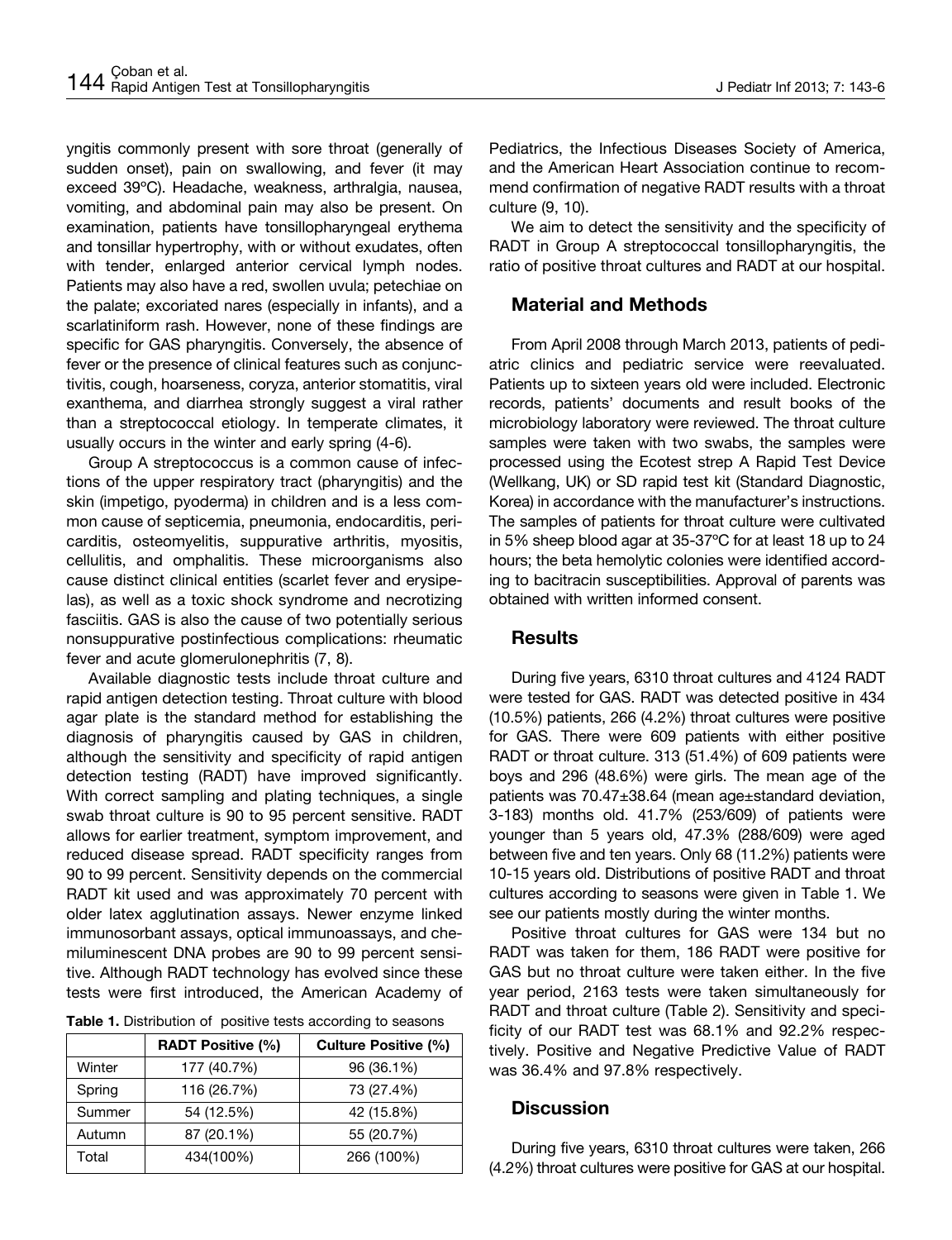|                                                                                                                                  | Culture + | Culture - | <b>Total</b> |  |
|----------------------------------------------------------------------------------------------------------------------------------|-----------|-----------|--------------|--|
| $RADT +$                                                                                                                         | 90        | 157       | 247          |  |
| <b>RADT -</b>                                                                                                                    | 42        | 1874      | 1916         |  |
| Total                                                                                                                            | 132       | 2031      | 2163         |  |
| Sensitivity of RADT: 68.1%<br>Specificity of RADT: 92.2%<br>Positive Predictive Value: 36.4%<br>Negative Predictive Value: 97.8% |           |           |              |  |

**Table 2.** Results of 2163 tests studied simultaneously

The prevalence of GAS in Ankara was 2.43% of healthy children (11). In India, the prevalence of GAS was found to be 1.9% (12), but in a metaanalysis, about GAS the prevalence of children is 12% in all age groups (13). In children with tonsillopharyngitis, the positive throat culture rate was between 22.62% and 45.8% (14-16). Our positive culture rate is lower than these studies. We take throat cultures routinely from all hospitalized patients due to any bacterial infection or fever regardless of antibiotic use. It may be a factor for this low rate. We did not have the patients' clinical information, which is a limitation of our study.

There are more than forty different commercial products for rapid antigen detection tests for GAS. Their specificity is higher than 95%, sensitivity changes between 70 and 90% (17). Specificity and sensitivity of our RADT test was 92.2% and 68.1% respectively. We have 5 studies from Turkey about GAS and RADT. Specificities of RADT tests were between 89.7% and 99% (18-22). Sensitivities of tests are between 64.6% and 68.2% which are similar to our result (18-20). Two studies had sensitivities of 89.7% (21) and 100% (22) which were higher than our result. Variations in RADT sensitivity only occur in patients with light inocula. RADT sensitivity was greater for children with heavy than light inoculum (23). It is important to take accurate samples for testing, so we need experienced staff to obtain reliable test results.

Positive Predictive Value of RADT was 65.2% (19), 80.95% (20), 95.0% (21) respectively, our test had 36.4% Positive Predictive Value. It is lower than all other studies. None of the RADTs gave any false-positive results with commensal flora, they were 100% specific (24). In our study, the high rate of false positive RADT might be due to blockage of antibiotics use for positive throat culture or possibility of high prevalence of GAS carriers in Antalya. We need further studies for that. The Negative Predictive Value of RADT was 90.9% (19), 92.82% (20), 93.8% (21) respectively; our study had 97.8% Negative Predictive Value of RADT.

Fever and cough were the two main complaints of children at the emergency department, and half of the children (55%) were diagnosed as upper respiratory tract infection (25). As 66.5% of hospitalized patients with respiratory tract infection are viral in origin (26), we need rapid tests to detect GAS tonsillopharyngitis. Screening of all children with pharyngitis by performing RADT may reduce the antibiotic prescription rate by almost 50% (27).

## **Conclusion**

Patients with acute GAS pharyngitis should be treated with an appropriate antibiotic at an appropriate dose for the duration likely to eradicate the organism from the pharynx (usually 10 days). Based on their narrow spectrum of activity, infrequency of adverse reactions, and modest cost, penicillin or amoxicillin is the recommended drug of choice for those non-allergic to these agents. Treatment of GAS pharyngitis in penicillin-allergic individuals may include a first generation cephalosporin (for those not anaphylactically sensitive) for 10 days, clindamycin or clarithromycin for 10 days, or azithromycin for 5 days (28).

## **Conflict of Interest**

No conflict of interest was declared by the authors.

Peer-review: Externally peer-reviewed.

**Informed Consent:** Written informed consent was obtained from parents of the patient who participated in this study.

## **Author Contributions**

Concept - B.Ç., HK.; Design - B.Ç., B.T.; Supervision - B.Ç., B.T.; Funding - B.T., N.U.; Materials - B.Ç., N.U.; Data Collection and/or Processing - B.Ç., H.K.; Analysis and/or Interpretation - B.Ç., H.K.; Literature Review - B.Ç., B.T.; Writing - B.Ç., B.T.; Critical Review - B.T., N.U.

#### **Çıkar Çatışması**

Yazarlar herhangi bir çıkar çatışması bildirmemişlerdir.

**Hakem değerlendirmesi:** Dış bağımsız.

**Hasta Onamı:** Yazılı hasta onamı bu çalışmaya katılan hastaların ebeveynlerinden alınmıştır.

### **Yazar Katkıları**

Fikir - B.Ç., HK.; Tasarım - B.Ç., B.T.; Denetleme - B.Ç., B.T.; Kaynaklar - B.T., N.U.; Malzemeler - B.Ç., N.U.; Veri toplanması ve/veya işlemesi - B.Ç., H.K.; Analiz ve/veya yorum - B.Ç., H.K.; Literatür taraması - B.Ç., B.T.; Yazıyı yazan - B.Ç., B.T.; Eleştirel İnceleme - B.T., N.U.